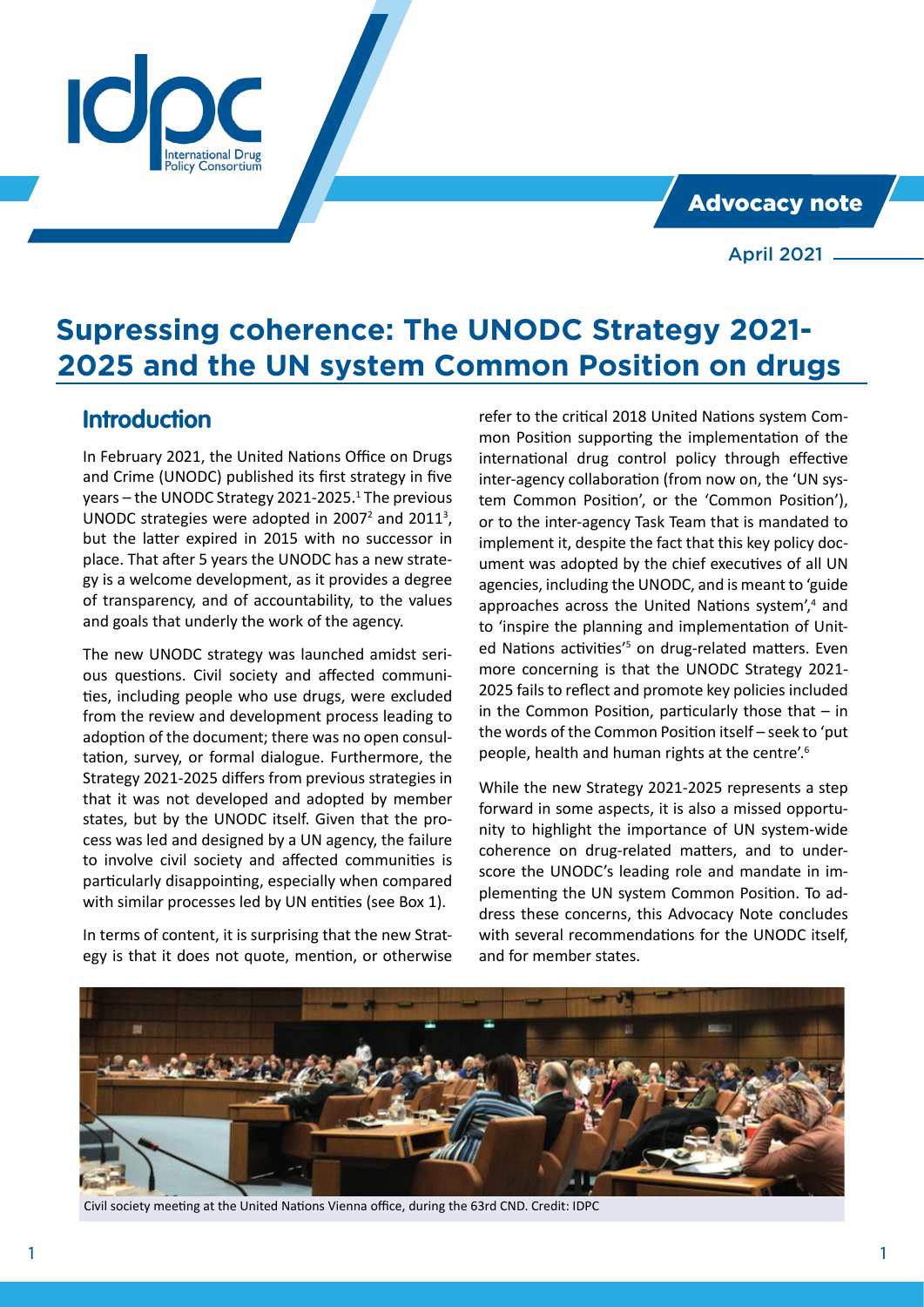### **Progress made: Looking back at the UNODC Strategy 2012-201**

The UNODC Strategy 2021-2025 undeniably represents a significant step forward in comparison to its predecessor, which concerned the period 2012-2015. In good measure, this progress reflects the positive evolution of broader global drug policies since 2011, when the prior strategy was adopted.<sup>7</sup>

The UNODC Strategy 2012-2015, a shorter and less ambitious document, is comprised of a list of policy objectives and 66 'accomplishments' that the UNODC was 'expected' to attain in that period. The list was heavily influenced by the state of global drug policies before the 2016 United Nations General Assembly Special Session (UNGASS) on drugs, in that it took a securitised approach to drug matters that prioritised interventions seeking to create a drug-free world, from drug prevention to crop eradication. Considerations of human rights, gender, and sustainable development were absent, while law enforcement was prioritised over public health.

Table 1 shows that, on certain important issues like gender equality or civil society participation, the UNODC Strategy 2021-2025 has caught up with the evolution of the UN drug control regime in the 10 years elapsed since 2011. Whether the UNODC has been a leading entity in this progress, pushing for an ever more ambitious application of the UN values to drug-related matters, or is just following the path opened by others, can be elucidated in the comparison between the new UNODC Strategy and the UN system Common Position (see Section 4).

| <b>Policy area</b>            | <b>UNODC Strategy 2012-2025</b>                                                                                                                                                                                                                                                                                                                                    | <b>UNODC Strategy 2021-2025</b>                                                                                                                                                                                                                                                                                        |
|-------------------------------|--------------------------------------------------------------------------------------------------------------------------------------------------------------------------------------------------------------------------------------------------------------------------------------------------------------------------------------------------------------------|------------------------------------------------------------------------------------------------------------------------------------------------------------------------------------------------------------------------------------------------------------------------------------------------------------------------|
| <b>Balanced ap-</b><br>proach | The chapter on 'prevention, treatment and rein-<br>tegration, and alternative development' (Subpro-<br>gramme 5) is relegated to the end of the document,<br>thus prioritising law enforcement-oriented activi-<br>ties, such as the fight against transnational crime,<br>corruption, and terrorism, or justice.                                                  | Health-based policies are included at the forefront of<br>the thematic and Key outcome sections.                                                                                                                                                                                                                       |
| <b>Harm reduction</b>         | The chapter on health-based approaches (Subpro-<br>gramme 5) prioritises prevention interventions and<br>fails to mention the minimisation of harm associat-<br>ed to drug use. The main goal of this section is the<br>'reduction of drug abuse and HIV/AIDS', a confla-<br>tion that goes against the core of harm reduction.                                    | Harm reduction is mentioned only once in the whole<br>document, and is not included amongst the key out-<br>comes. However, there is less emphasis on preven-<br>tion.                                                                                                                                                 |
| <b>Human rights</b>           | There is not one single explicit reference to human<br>rights, nor to the fact that law enforcement and jus-<br>tice responses should be rights-compliant.                                                                                                                                                                                                         | Though the promotion of human rights is absent<br>from the Key outcomes, human rights are mentioned<br>over 20 times throughout the document. <sup>8</sup>                                                                                                                                                             |
| Gender                        | References to the specific needs and circumstanc-<br>es of women, or to vulnerable populations of any<br>kind, are limited to prison settings (Subprogramme<br>4) or to human trafficking (see 5.7). No gender or<br>age considerations are included.                                                                                                              | Key Outcome 2 (Drugs) promotes a focus on 'youth,<br>women, and people in vulnerable circumstances',<br>while the promotion of gender equality features as<br>a cross-cutting commitment. <sup>9</sup>                                                                                                                 |
| <b>Criminal justice</b>       | Though prison overcrowding is acknowledged as an<br>issue to address (see 4.6), and there is a commit-<br>ment to enhance the capacity of Member States<br>'to apply United Nations standards and norms on<br>diversions, restorative justice and non-custodial<br>measures' (see 4.7), there is no clear commitment<br>to promoting alternatives to incarceration | The Strategy 2021-2025 highlights prison overcrowd-<br>ing at the very beginning of the document. <sup>10</sup> Key<br>outcome 5 (Criminal Justice) includes a commitment<br>to promote non-custodial measures and more pro-<br>portionate sentences, though the connection with<br>drug policies is never made.       |
| Development                   | Alternative development is highlighted (objective<br>5.d), but there is no reference to programmes being<br>human rights-compliant, adequately sequenced, or<br>aimed at ensuring sustainable livelihoods                                                                                                                                                          | Though the section on alternative development in<br>the UNODC Strategy 2021-25 is disappointing, the<br>linkage between drug policies, development, and<br>sustainable livelihoods is made. <sup>11</sup>                                                                                                              |
| <b>Civil society</b>          | Civil society is mentioned throughout the docu-<br>ment as a partner in implementing programmes,<br>and even to take part in 'United Nations meetings'<br>(7.5), but there is no reference to the involvement<br>of affected communities, including people who use<br>drugs, or women and youth                                                                    | The Strategy does not include people who use drugs<br>or affected communities as stakeholders. However,<br>it has strong language on civil society participation in<br>intergovernmental and normative processes <sup>12</sup> , and<br>it commits to enhancing the participation of women<br>and youth. <sup>13</sup> |

#### **Table 1: Comparison between the UNODC Strategy 2012-15 and the UNODC Strategy 2021-2025**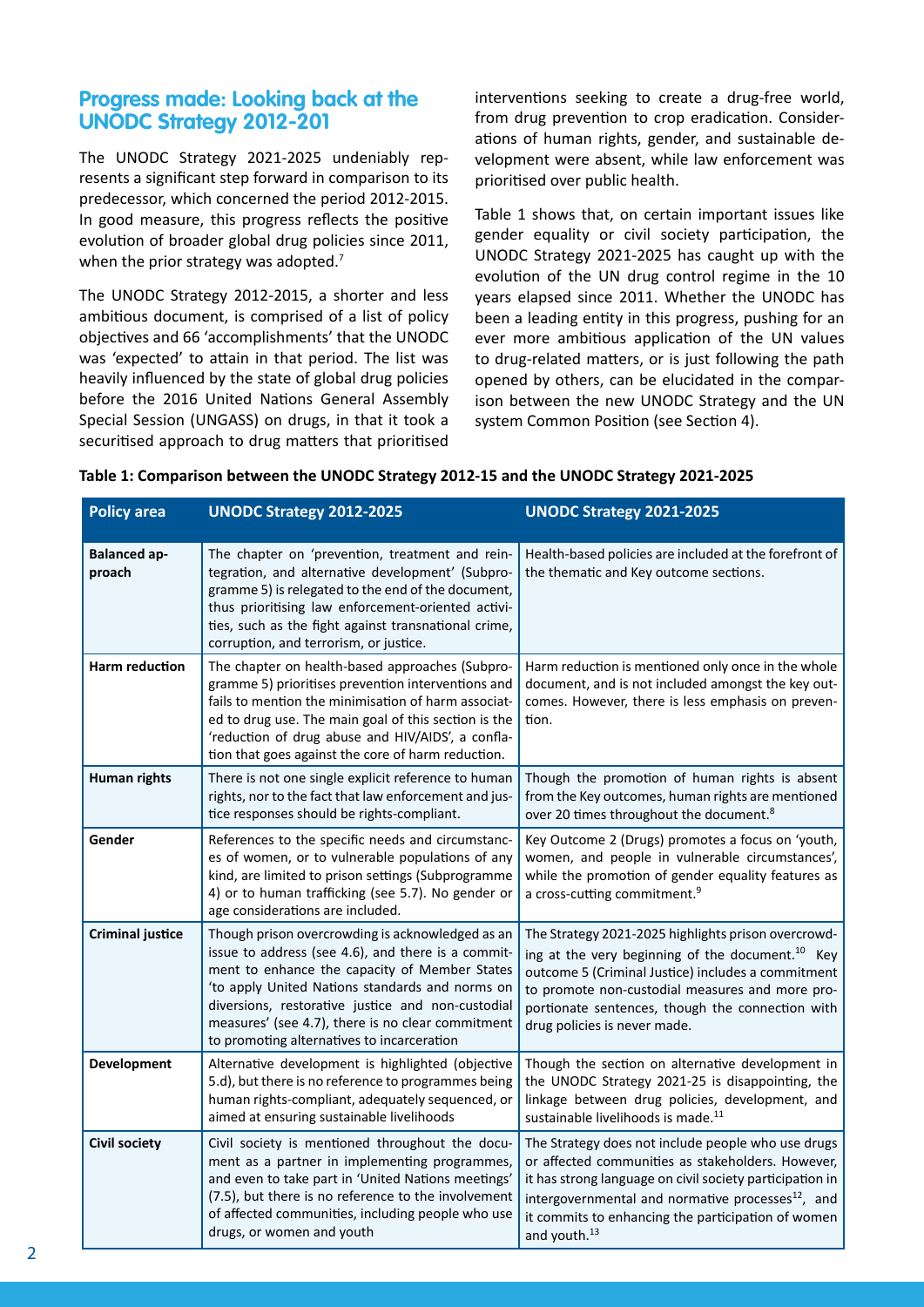## **The process leading to the UNODC Strategy 2021**

#### **Exclusion of civil society and communities**

Disappointingly, civil society and affected communities were excluded from the process of developing the UNODC Strategy 2021-2025. The UNODC organised no open civil society consultation, surveys, or workshops to gather information from the ground at any point of the process. In fact, until the Strategy was made public as a Conference Room Paper for the reconvened CND session in December 2020, civil society and communities had not been able to read it. There was no formal dialogue between the UNODC and NGOs until the presentation event hosted by the Vienna NGO Committee, held on 17 February 2021.<sup>14</sup>

When asked about this omission at the VNGOC presentation event, a senior UNODC official mentioned that the consultation with civil society was taking place precisely through that event, as the strategy was a 'living document'.<sup>15</sup> However, a close reading of the Strategy does not provide any indication that the document is 'living', provisional, or subject to amendment. On the contrary, the Executive Director's foreword states that the Strategy is 'the outcome of an intensive, year-long consultation process' involving UNODC staff, member states, and donors. Tellingly, civil society and communities are not mentioned.

This exclusion is particularly hard to understand in light of the series of UN commitments on civil society participation that are of direct application to the UNODC, and to the UN drug control regime writ large. These include the 2018 UN system Common Position on drugs, where the UNODC committed to 'promote the active involvement and participation of civil society and local communities, including people who use drugs, as well as women and young people'16, and the 2016 UNGASS Outcome Document, which noted that 'affected populations and representatives of civil society entities, where appropriate, should be enabled to play a participatory role in the formulation, implementation, (...) of drug control policies and programmes<sup>'17</sup>.

The process also falls significantly short from the recently released OHCHR recommendations on civil society involvement at UN entities, which are premised on the principle that 'Participation of diverse civil society actors in the formulation of the policies of regional and international organizations and in the planning and conduct of their operational activities is instrumental for achieving sustainable peace, development, an and humanitarian and human rights objectives<sup>118</sup>.

#### **Box 1. Civil society participation in the development of the Global AIDS Strategy 2021-2026**

Looking across the UN system, the UNAIDS-led process for the adoption of the new Global AIDS Strategy 2021-2026 makes for an uncomfortable comparison. In that case, the strategy development process was designed by UNAIDS to be 'inclusive, participatory, interactive, multisectoral and multilevel, in order to fully inspire inputs from everyone'19, and it included a series of surveys, interviews, and multistakeholder consultations at all levels of the process.<sup>20</sup> The resulting document includes strong commitments to harm reduction, and to the decriminalisation of key populations, including people who use drugs. $21$ 

The Global Fund to Fight AIDS, TB and Malaria has also started the process of replacing its current strategy, which ends on 2022; the review was launched in mid-2020 with an open consultation.<sup>22</sup> Looking closer to the UNODC, it is notable that the drafting of a new regional Strategic Vision 2021-2025 for Latin America and the Caribbean, under the Strategy 2021-2025, began with a large number of interviews with a wide range of stakeholders in the region, from governments to civil society. This is a welcome initiative, and we hope that it will be adopted more broadly across the UNODC.

### **A process led by UNODC**

In contrast with the prior UNODC strategies, the Strategy 2021-2025 has been drafted and adopted by UN-ODC itself, rather than through an inter-governmental process led by member states. The UNODC strategies for 2008-2011 and 2012-2015 were adopted by consensus by member states sitting at the UN Economic and Social Council (ECOSOC),<sup>23</sup> upon the recommendation of the Commission on Narcotic Drugs (CND) and the Commission on Crime Prevention and Criminal Justice (CCPCJ). In fact, the 2012-2015 strategy was developed by the standing open-ended intergovernmental working group, an ECOSOC-created body<sup>24</sup> that integrates both member states and the UNO-DC-led Secretariat to the Governing Bodies, with the mandate to improve the governance and the financial situation of the UNODC.<sup>25</sup>

Departing from this precedent, the UNODC Strategy 2021-2025 has been drafted and adopted by UNO-DC itself, and only presented as a Conference Room paper at the reconvened session of the 63<sup>rd</sup> CND, in December 2020. Given that the Strategy 2021-2025 is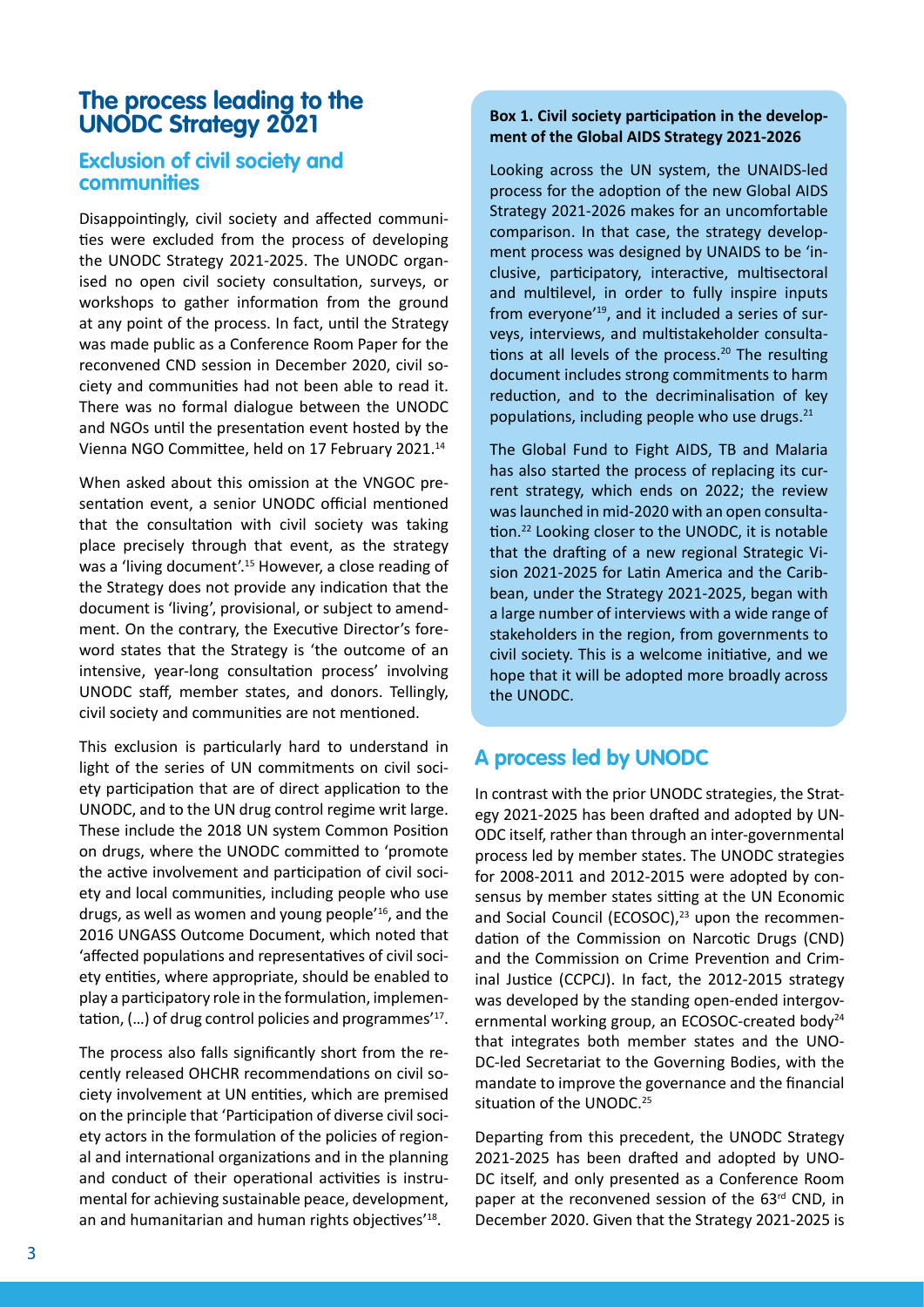a document created and approved by a UN agency, it would have been particularly appropriate for the UN-ODC to draft it in consultation with a broad range of stakeholders, including civil society and affected community – and not only with member states. It would also have been particularly important to reflect the UNODC's mandate to strengthen UN system-wide coherence on drug-related matters, as set in UN system Common Position on drugs.

## **Lack of leadership on the UN system Common Position**

### **The UN system Common Position**

The UN system Common Position on drugs was adopted in November 2018 with the 'full support'<sup>26</sup> of the chief executive officers of all UN agencies, including the UNODC. The Common Position provides 'authoritative guidance'27 to all UN agencies on a broad range of matters relating to drug policies, as it seeks to 'guide approaches'28 across the UN system, and to 'inspire the planning and implementation of United Nations activities'<sup>29</sup>, with a view to developing 'truly balanced, comprehensive, integrated, evidence-based, human rights-based, development-oriented, and sustainable responses to the world drug problem, within the framework of the 2030 Agenda for Sustainable Development'<sup>30</sup>.

Crucially, the Common Position lays down a list of 18 critical directions for action, which ensure that the policies adopted and promoted by UN agencies on drug-related matters are consistent with the 'shared principles'<sup>31</sup> and knowledge gathered by the whole UN system. These directions for action include, amongst many others:

- Placing 'people, health and human rights at the centre' of drug policies;
- Increasing nvestment for harm reduction;
- Respecting the dignity and human rights of people who use drugs in all aspects of drugs and social policies;
- Promoting sustainable livelihoods through adequately-sequenced, well-funded and long-term development-oriented drug policies in rural and urban areas;
- Promoting alternatives to conviction and punishment, including the decriminalisation of drug possession for personal use; or
- Calling for changes in laws, policies and practices that threaten the health and human rights of people;

The UNODC has a key role in the implementation of the Common Position, as it is mandated to lead the inter-agency Task Team that seeks to 'translate the common position into practice and in particular ensure cooperation and coordination in research, data collection and analysis across the system'<sup>32</sup>. In 2019, the Task Team released a paper taking stock of the knowledge acquired and produced by the UN system on drug-related matters, while in 2020 it decided to focus its attention on a strategic communication on the implementation of the Common Position to United Nations resident coordinators.<sup>33</sup> In this context, it would be expected that both the Common Position and the Task Team would feature prominently in the new UNODC Strategy, together with a plan to promote key directions for action within the UNODC itself, across the UN system, and with member states.

### **The Common Position in the new UNODC Strategy**

Unfortunately, neither the Common Position nor the Task Team are explicitly referred to in the UNODC Strategy 2021-2025. The omission is particularly glaring in the section concerning 'Normative guidance'<sup>34</sup> on drug-related matters, in the section on UN system coordination (p. 14), under the heading 'Delivering together<sup>'35</sup>, and in the section concerning 'Partnerships' <sup>36</sup>.

A close reading of the Strategy also reveals that a significant number of the 'directions for action' included in the Common Position are either totally or partially absent from the Strategy. To carry out this analysis, in Table 2 we have classified each direction for action in three categories:

- 'Fully reflected', when the central elements of a direction for action are included in the 'Key outcomes' of the UNODC Strategy;
- 'Partially reflected', when the central elements of a direction for action are mentioned in the document, but are not included in the 'Key outcomes'; or
- 'Not reflected', when some of its central elements are absent from the Strategy.

The analysis provided in Table 2 shows that, in addition to avoiding any explicit mention to the Common Position, the new UNODC Strategy departs from it in substance, as many of the concrete policies that the UNODC had committed to promote are absent from the text, and consequently risk being ignored or de-emphasised in the work of the UNODC in the coming years.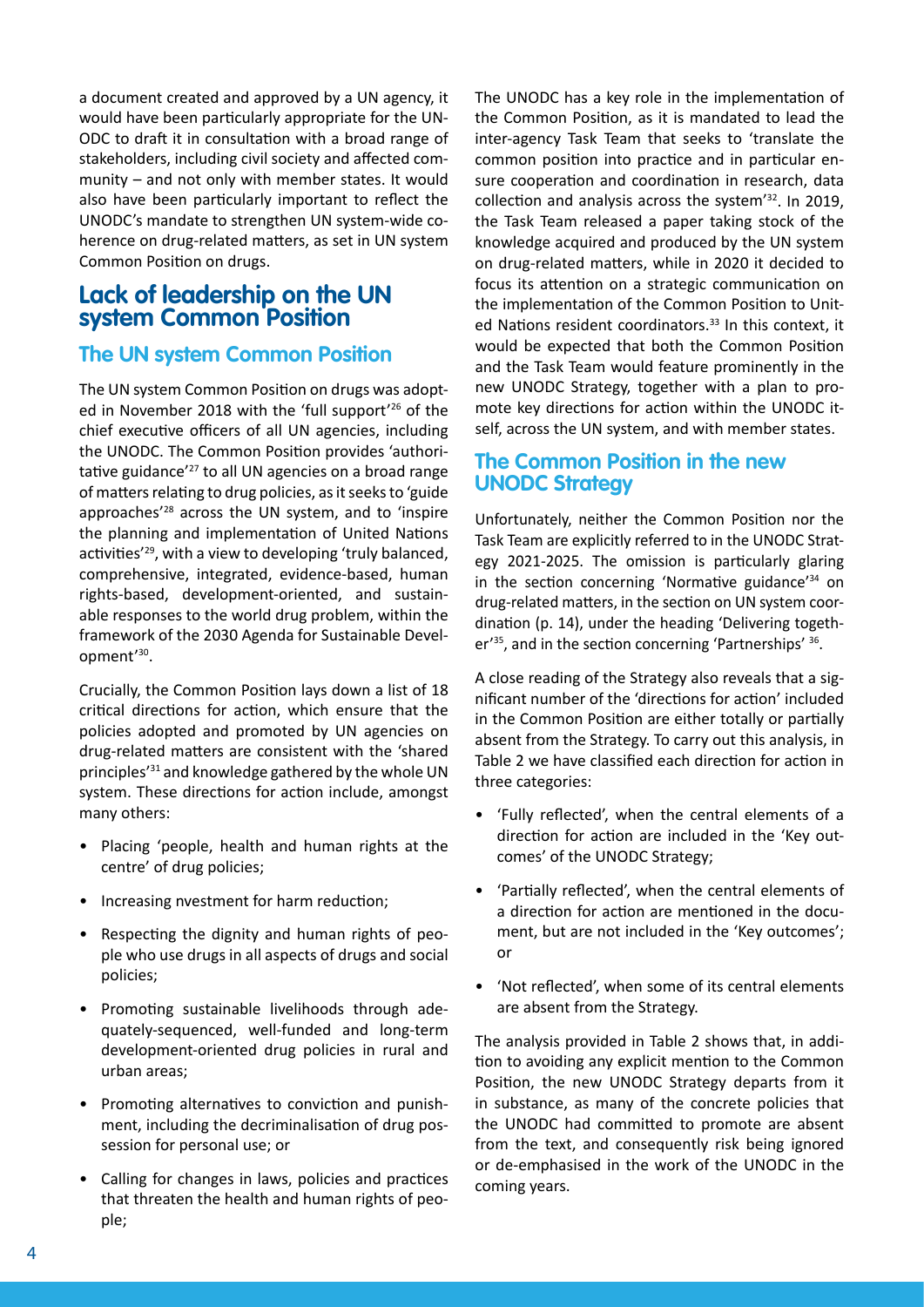### **Table 2. Comparison between the UNODC Strategy 2021-2025 and the Common Position**

| Common Position 'direction for action'                                                                                                                                                                                                                                                                                                                                                                    | Reflected in the UNODC Strategy 2021-2025?                                                                                                                                                                                                                                                                                                                                                                                                                                                         |
|-----------------------------------------------------------------------------------------------------------------------------------------------------------------------------------------------------------------------------------------------------------------------------------------------------------------------------------------------------------------------------------------------------------|----------------------------------------------------------------------------------------------------------------------------------------------------------------------------------------------------------------------------------------------------------------------------------------------------------------------------------------------------------------------------------------------------------------------------------------------------------------------------------------------------|
| 'To support the development and implementation of policies<br>that put people, health and human rights at the centre, by<br>providing a scientific evidence-based, available, accessible and<br>affordable recovery-oriented continuum of care based upon<br>prevention, treatment and support, and to promote a rebal-<br>ancing of drug policies and interventions towards public health<br>approaches' | Partially. In comparison to the prior document, the Strategy<br>2021-2025 rebalances its priorities towards a health-based<br>approach, with health-based approaches highlighted and<br>promoted across the document. However, human rights are<br>not mentioned in the Key outcomes of the section on drugs,<br>and the exclusion of decriminalisation $-$ a 'critical enabler'<br>for HIV/AIDS prevention, treatment and care, for WHO $37$ –<br>undermines the prioritisation of public health. |
| 'To promote the increased investment in measures aimed at<br>minimizing the adverse public health consequences of drug<br>abuse, sometimes referred to as harm reduction, which re-<br>duce new HIV infections, improve health outcomes and deliver<br>broader social benefits by reducing pressure on health-care and<br>criminal justice systems'                                                       | Not reflected. Harm reduction is only referred to once in<br>the whole document (p. 9). Medication-assisted treatment,<br>though included in the UNGASS Outcome Document, is nev-<br>er mentioned, though Key outcome 5 (Drugs) focuses on HIV<br>prevention and treatment. There is no reference to increased<br>investment.                                                                                                                                                                      |
| 'To ensure the provision of drug prevention, treatment, rehabil-<br>itation and general support services, including health care and<br>social protection in prison settings, ensuring that they are equiv-<br>alent to and that they provide continuity of care with those in<br>the community'                                                                                                           | Partially. Both the thematic section on drugs and Key out-<br>come 5.2. (Drugs) mention HIV treatment and care in prisons.<br>However, there is no mention of the key principles of continu-<br>ity of care and equivalence.                                                                                                                                                                                                                                                                       |
| 'To ensure the respect for the dignity and human rights of peo-<br>ple who use drugs in all aspects of drug and social policies, in-<br>cluding providing equal access for people who use drugs to pub-<br>lic services, including housing, health care and education'                                                                                                                                    | Not reflected. The UNODC strategy does not mention the<br>role of social policies, such as housing, healthcare, or educa-<br>tion, in drug responses. People who use drugs are only men-<br>tioned once, but in connection to HIV/AIDS.                                                                                                                                                                                                                                                            |
| 'To call for universal health coverage for people with drug use<br>disorders and for the positioning of drug use disorders as with<br>other health conditions that should be included in the overall<br>universal health coverage framework in national health systems'                                                                                                                                   | Not reflected. The strategy does not make any mention to<br>universal health coverage. There is no reference to drug ser-<br>vices being essential health services.                                                                                                                                                                                                                                                                                                                                |
| 'To enhance access to controlled medicines for legitimate medi-<br>cal and scientific purposes, including the relief of pain and treat-<br>ment of drug dependence'                                                                                                                                                                                                                                       | Partially. While the strategy includes increasing access to<br>controlled substances as a Key outcome, it does not mention<br>either pain relief or treatment for drug dependence.                                                                                                                                                                                                                                                                                                                 |
| 'To enhance international support for effective capacity-build-<br>ing in developing countries to support the implementation of<br>all Sustainable Development Goals, including through North-<br>South, South-South and triangular cooperation'                                                                                                                                                          | Fully reflected. The connection between SDGs and drug pol-<br>icies is highlighted in the body of the text, and South-South<br>cooperation is emphasised.                                                                                                                                                                                                                                                                                                                                          |
| 'To support the identification of prevalent, persistent and harm-<br>ful psychoactive drugs, including new psychoactive substanc-<br>es, and their associated health risks, using global and regional<br>agencies' early warning and alert systems'                                                                                                                                                       | Fully reflected. Key outcome 4 (Drugs) focuses on forensic<br>capacities relating to new psychoactive substances.                                                                                                                                                                                                                                                                                                                                                                                  |
| 'To provide guidance and technical assistance to strengthen<br>cross-border law enforcement and judicial cooperation'                                                                                                                                                                                                                                                                                     | Fully reflected. International drug enforcement and criminal<br>cooperation are included in Key outcome 7 (Drugs).                                                                                                                                                                                                                                                                                                                                                                                 |
| 'To promote sustainable livelihoods through adequately-se-<br>quenced, well-funded and long-term development-oriented<br>drug policies in rural and urban areas affected by illicit drug ac-<br>tivities, including cultivation, production and trafficking, bearing<br>in mind environmental protection and sustainability'                                                                              | Partially. Alternative development is the focus of Key out-<br>come 6 (Drugs), with a reference to 'sustainable livelihoods'.<br>However, there is no references to urban areas, environmen-<br>tal protection, adequate sequencing, or long-term develop-<br>ment. There is a focus on emphasising partnerships with the<br>'private sector'.                                                                                                                                                     |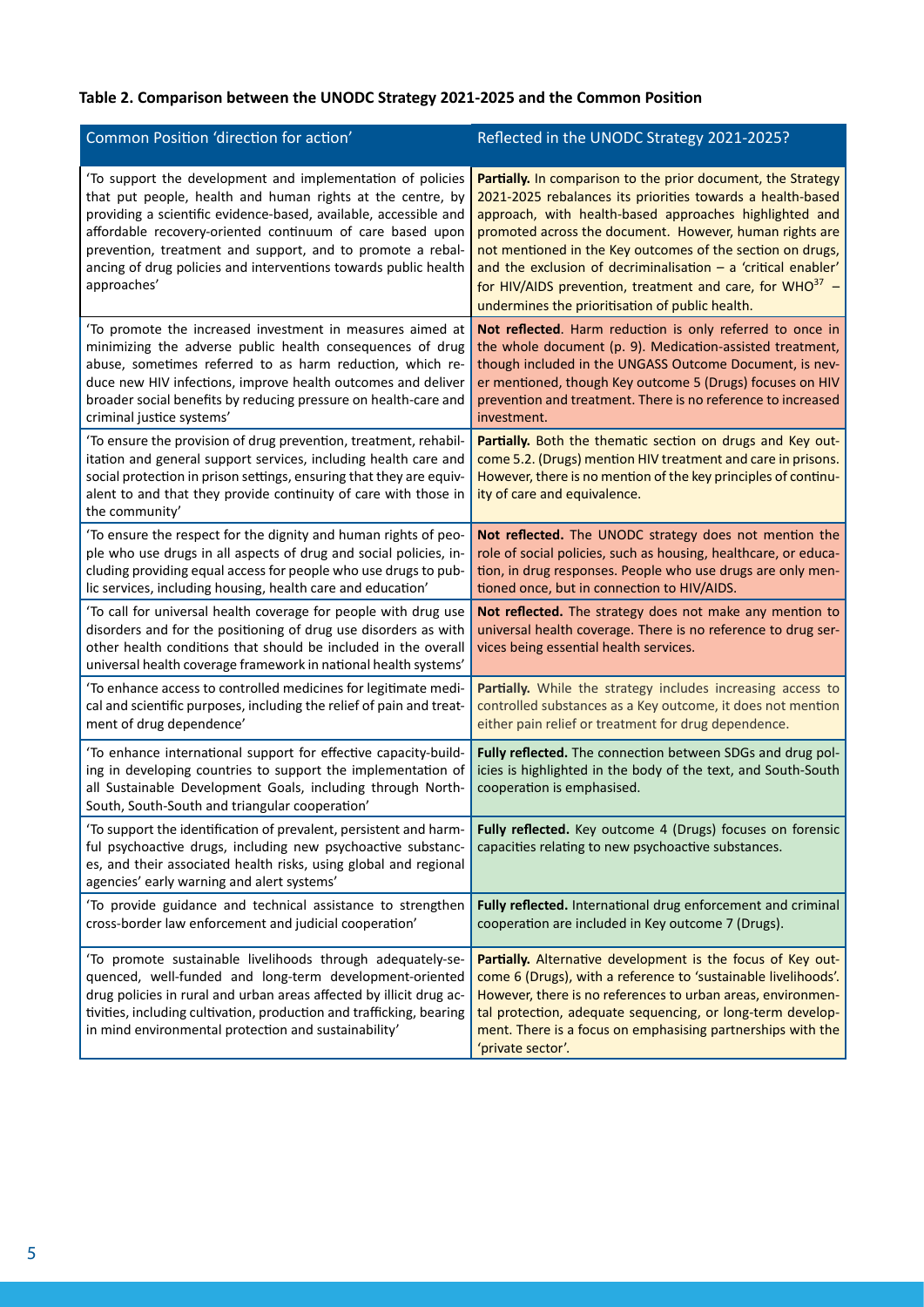| Common Position 'direction for action'                                                                                                                                                                                                                                                                                                                                                                                                                                                                                                                                                                                                                          | Reflected in the UNODC Strategy 2021-2025?                                                                                                                                                                                                                                                                                                                                                                                                                                                                                                          |
|-----------------------------------------------------------------------------------------------------------------------------------------------------------------------------------------------------------------------------------------------------------------------------------------------------------------------------------------------------------------------------------------------------------------------------------------------------------------------------------------------------------------------------------------------------------------------------------------------------------------------------------------------------------------|-----------------------------------------------------------------------------------------------------------------------------------------------------------------------------------------------------------------------------------------------------------------------------------------------------------------------------------------------------------------------------------------------------------------------------------------------------------------------------------------------------------------------------------------------------|
| 'To promote alternatives to conviction and punishment in ap-<br>propriate cases, including the decriminalization of drug posses-<br>sion for personal use, and to promote the principle of propor-<br>tionality, to address prison overcrowding and overincarceration<br>by people accused of drug crimes, to support implementation of<br>effective criminal justice responses that ensure legal guarantees<br>and due process safeguards pertaining to criminal justice pro-<br>ceedings and ensure timely access to legal aid and the right to a<br>fair trial, and to support practical measures to prohibit arbitrary<br>arrest and detention and torture' | Partially. Alternatives to incarceration, the principle of pro-<br>portionality, and prison overcrowding are mentioned in the<br>Key outcome 5 (Criminal justice), and the reference to abuse<br>in the whole document concerns overcrowded prisons (p. 4).<br>However, the connection to drug policy is never made. De-<br>criminalisation is never referred to. The many human rights<br>abuses connected to drug policies within the criminal legal<br>system (torture, arbitrary detention, extrajudicial killings) are<br>not mentioned.       |
| 'To call for changes in laws, policies and practices that threaten<br>the health and human rights of people'                                                                                                                                                                                                                                                                                                                                                                                                                                                                                                                                                    | Not reflected. The possibility that drug laws could stigmatise,<br>criminalise, or vulnerate the rights of people who use drugs<br>is not acknowledged. Key outcome 4.1 (Criminal justice) com-<br>mits to the provision of legal services to align national frame-<br>works with UN standards, but that is not the same as calling<br>for change, as legal service is normally bilateral, typically con-<br>fidential, and provided on demand.                                                                                                     |
| 'To promote measures aimed at reducing stigma and elimi-<br>nating discrimination and achieving universal coverage of evi-<br>dence-based prevention, treatment and rehabilitation'                                                                                                                                                                                                                                                                                                                                                                                                                                                                             | Not reflected. Stigma is not referred to in the whole Strat-<br>$egy - a$ particularly surprising omission given the 2018 CND<br>resolution on stigma. <sup>38</sup> There is a reference to people who<br>use drugs facing discrimination in access to health (p.4), but<br>ending it is not a Key outcome.                                                                                                                                                                                                                                        |
| 'To cooperate to ensure human rights-based drug control and<br>address impunity for serious human rights violations in the con-<br>text of drug control efforts'                                                                                                                                                                                                                                                                                                                                                                                                                                                                                                | Not reflected. The UNODC is meant to facilitate the develop-<br>ment of 'human rights-compliant' policies (p. 8), and 'human<br>rights-based () policing' is meant to be provided under Key<br>outcome 1.1 (Criminal Justice). However, the possibility that<br>states might commit serious human rights violations is nev-<br>er mentioned in connection to drug policies. No reference is<br>made on providing redress to victims of abuses. There is no<br>reference to the death penalty for drug offences, or to extra-<br>judicial killlings. |
| 'To assist Member States in implementing non-discriminatory<br>policies, including with regard to ethnicity, race, sex, language,<br>religion or other status'                                                                                                                                                                                                                                                                                                                                                                                                                                                                                                  | Partially. The Strategy includes the principles of equality and<br>non-discrimination as cross-cutting commitments (p. 16).<br>However, the impact of drug laws, policies and practice on<br>race, gender, etc., is not mentioned.                                                                                                                                                                                                                                                                                                                  |
| 'To promote the active involvement and participation of civil so-<br>ciety and local communities, including people who use drugs, as<br>well as women and young people'                                                                                                                                                                                                                                                                                                                                                                                                                                                                                         | Partially. Partnership with civil society is mentioned through-<br>out the document. Participation of civil society at the CND is<br>mentioned in Key outcome 8.1 (Drugs), and the thematic sec-<br>tion on drugs includes a reference to 'empowering communi-<br>ties and CSOs'. Participation of women and youth is included<br>in the cross-cutting commitments. However, people who use<br>drugs are not mentioned as stakeholders.                                                                                                             |
| 'To provide Member States with the evidence base necessary<br>to make informed policy decisions and to better understand the<br>risks and benefits of new approaches to drug control, including<br>those relating to cannabis'                                                                                                                                                                                                                                                                                                                                                                                                                                  | Not reflected. Cannabis is not referred to in the whole doc-<br>ument. Legal regulation or market management approaches<br>are not mentioned.                                                                                                                                                                                                                                                                                                                                                                                                       |
| 'To compile, analyse and produce data reflecting United Nations<br>system-wide practices and lessons-learned in drug-related mat-<br>ters, and to produce system-wide data and analysis, including in<br>the light of the 2019 ministerial segment of the Commission on<br>Narcotic Drugs and the advancement of the implementation of<br>the 2030 Agenda'                                                                                                                                                                                                                                                                                                      | Not reflected. Key outcome 1 (Drugs), which concerns data<br>collection, does not make any reference to system-wide data<br>and analysis. The same applies to the section on data analysis<br>$(p. 15)$ .                                                                                                                                                                                                                                                                                                                                           |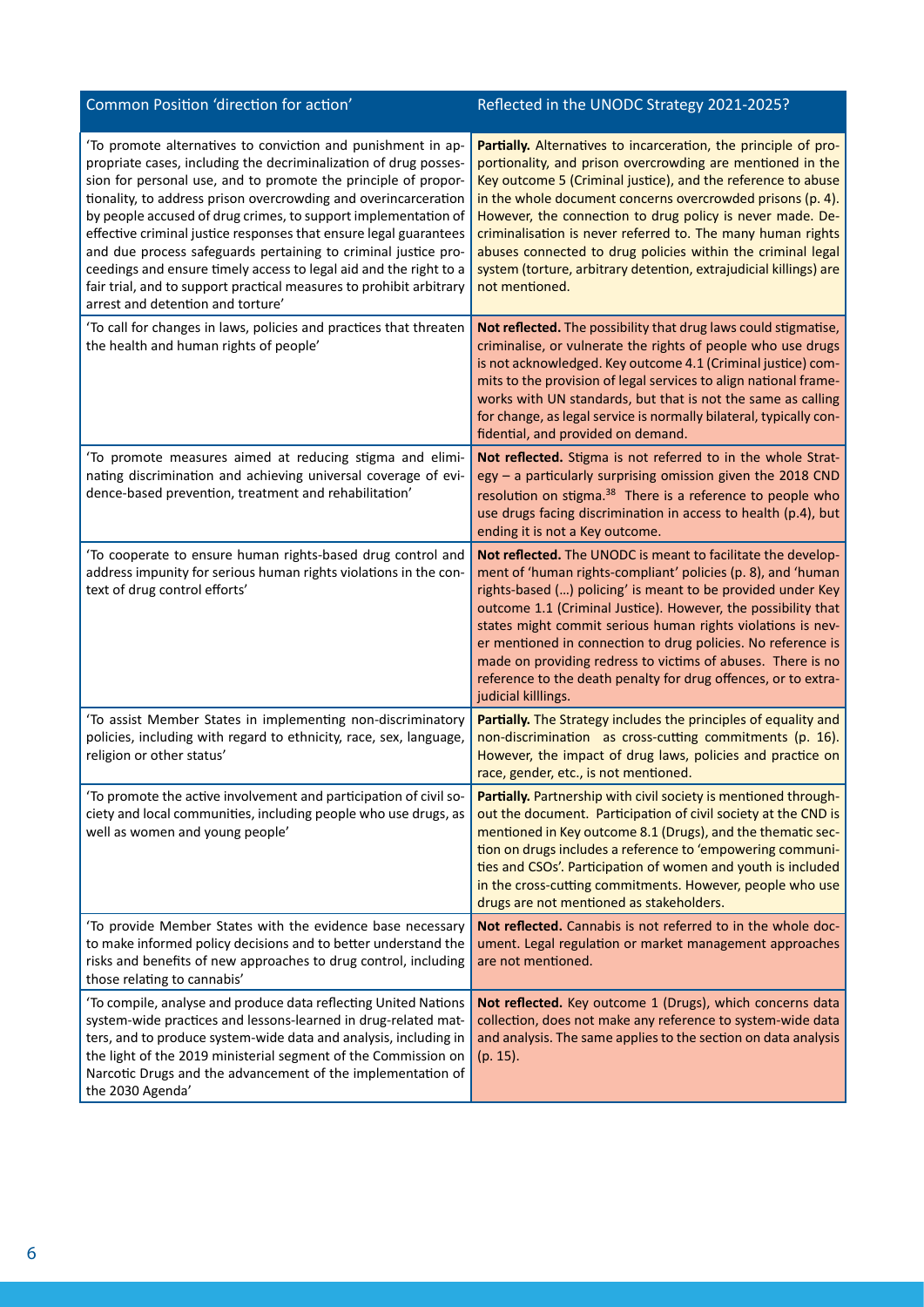The directions for action that have been excluded or deprioritised were not picked up at random, but coincide with the most ambitiou policies in the UN Common Position – the ones that concern harm reduction, the decriminalisation of people who use drugs, development-oriented drug policies, and data-gathering on regulated drug markets, amongst others. Two out of the three directions for action that are unambiguously reflected in the Strategy concern supply reduction activities – regarding new psychoactive substances, and international law enforcement cooperation.

This absence undermines the Common Position and its implementation in three critical ways. Firstly, by not mentioning the Common Position and the Task Team in its first Strategy in a decade, the UNODC has missed a crucial opportunity to showcase its support for a policy and process it is meant to lead. If this lack of public support is not remedied promptly, it will be a challenge for the UNODC to claim the role of leader for the implementation of the Common Position.

Secondly, the directions for action that are missing from the Strategy are precisely the policies that have been endorsed by other UN agencies and bodies, from the WHO to OHCHR and UNDP; if they are ignored or deprioritised in Vienna, the Common Position's goal to achieve coherence on drug policy across the UN system will not be achieved.

Lastly, the new Strategy risks undermining the progress made in the Common Position, which explicitly promotes concrete policies that advance health and human rights, instead of solely including vague commitments in this regard. To be sure, generic commitments to health-based approaches to drugs are to be welcomed, but they become meaningless if not translated into concrete policies – such as increased investment towards harm reduction services, the provision of Opioid Agonist Therapy (which is surprisingly absent from the document), or the decriminalisation of people who use drugs. In the same way, while the multiple references to human rights are a positive development, the failure to acknowledge that drug policies have themselves been associated with extremely serious rights violations (from extrajudicial executions to mass incarceration, and ill-treatment in 'rehabilitation centres') undermines their credibility.

In the meantime, to this day the Common Position remains poorly publicised, and largely unknown across UN entities, Member States and civil society. Despite some efforts made to disseminate it amongst UN resident coordinators, $39$  it is yet to be published as a standalone document, or to be translated into all UN languages.

## **Recommendations**

While it has brought welcome progress in certain aspects, the UNODC Strategy 2021-2025 is a missed opportunity for the UNODC to show that it is not only the lead UN agency on drug-related matters, but also an effective leader in implementing the UN system Common Position on drugs, in promoting UN system-wide coherence on drug-related matters, and in drug policies rooted in the shared principles of the UN system.

### **Recommendations for the UNODC:**

- Ensure the meaningful consultation and participation of civil society and affected communities in the drafting, implementation, monitoring and evaluation of all UNODC strategy documents. The development of the UNODC Strategic Vision for Latin America and the Caribbean 2021-2025 provides a good example in that regard.
- Revise the new Strategy 2021-2025 and develop a Plan of Action, in close cooperation with civil society and communities. Both document should dedicate a section to the dissemination and implementation of the UN system Common Position, and should integrate the key directions for action set in the Common Position.
- Develop a detailed and publicly available workplan for the inter-agency Task Team, including a schedule of thematic reports, interventions at the CND and other UN meetings, and budgetary and human resources.

#### **Recommendations for member states:**

- Request and support the meaningful consultation and participation of civil society and affected communities in the design, implementation, monitoring and evaluation of all UNODC strategy documents.
- Request the UNODC to develop a Plan of Action to implement the new Strategy 2021-2025, including a section on the dissemination of the UN system Common Position, a workplan for the inter-agency Task Team (including a schedule of thematic reports, interventions at the CND and other meetings, etc.), and the integration of the key directions for action set in the Common Position.
- Provide budgetary resources and political support to the Task Team.
- Support the inclusion of a standing agenda item at the CND to discuss the work of the inter-agency Task Team.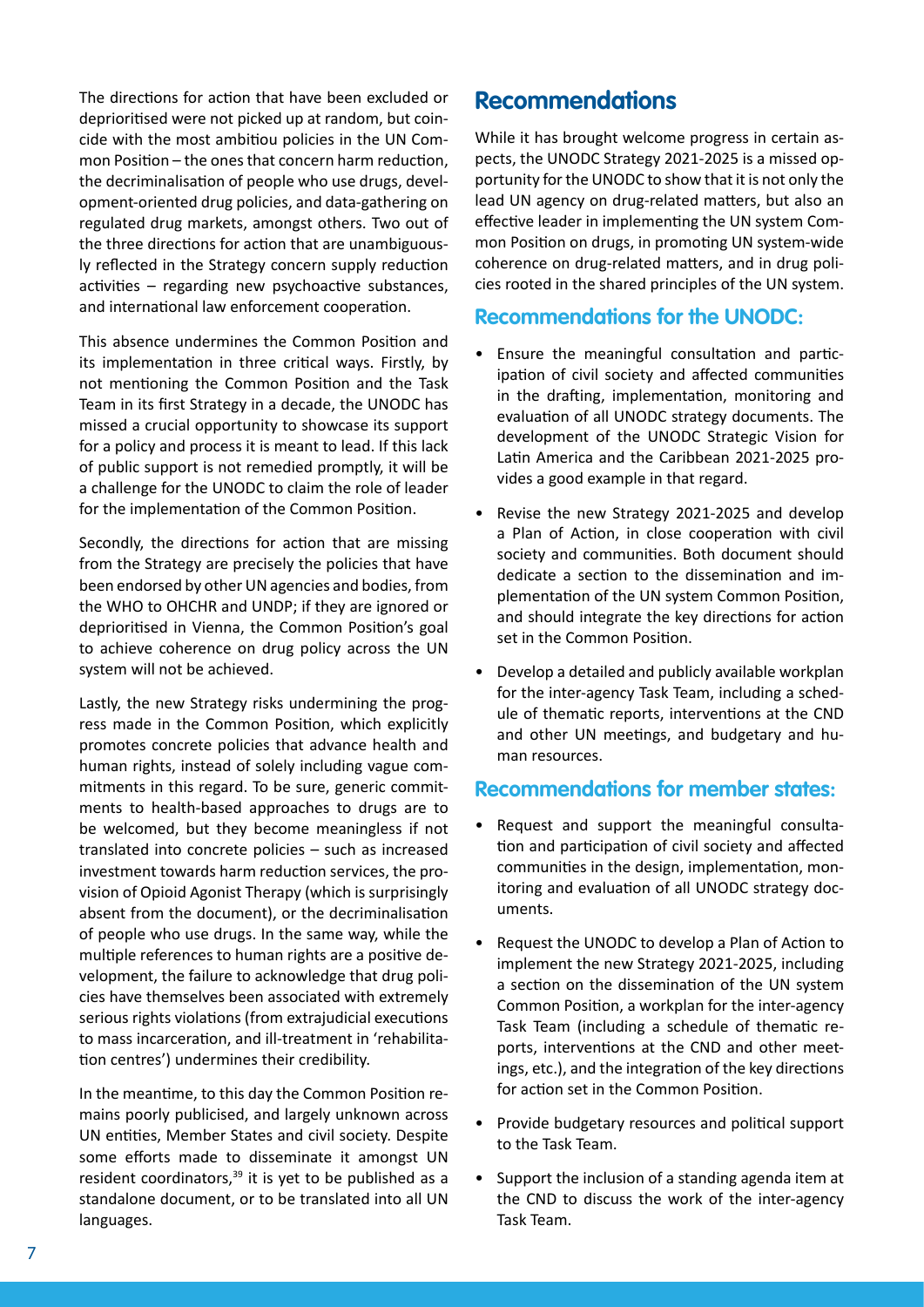## **Acknowledgements**

This avocacy note was written by Adrià Cots Fernández, Research and Advocacy Officer at IDPC. The author wishes to thank Ann Fordham and Marie Nougier (IDPC), as well as Steve Rolles (Transform Drug Policy Foundation) for their valuable contribution.

### **Endnotes**

- 1. United Nations Office on Drugs and Crime (UNODC) (Website), *UNODC Strategy 2021-2025*, [https://www.](https://www.unodc.org/unodc/strategy/index.html) [unodc.org/unodc/strategy/index.html](https://www.unodc.org/unodc/strategy/index.html) (Accessed 8 April 2021).
- 2. UNODC (2007), *UNODC Strategy 2008-2011*, [https://](https://www.unodc.org/documents/about-unodc/UNODC-strategy-July08.pdf ) [www.unodc.org/documents/about-unodc/UNODC](https://www.unodc.org/documents/about-unodc/UNODC-strategy-July08.pdf )[strategy-July08.pdf](https://www.unodc.org/documents/about-unodc/UNODC-strategy-July08.pdf )
- 3. United Nations Economic and Social Council (2012), *Resolution adopted by the Economic and Social Council 2012/12. Strategy for the period 2012-2015 for the United Nations Office on Drugs and Crime*, E/ RES/2012/12, [https://www.unodc.org/documents/](https://www.unodc.org/documents/about-unodc/UNODC_2012_-_2015_Resolution_ECOSOC_merged.pdf  ) [about-unodc/UNODC\\_2012\\_-\\_2015\\_Resolution\\_](https://www.unodc.org/documents/about-unodc/UNODC_2012_-_2015_Resolution_ECOSOC_merged.pdf  ) [ECOSOC\\_merged.pdf](https://www.unodc.org/documents/about-unodc/UNODC_2012_-_2015_Resolution_ECOSOC_merged.pdf  )
- 4. United Nations Chief Executive Board for Coordination (2018), *United Nations system Common Position supporting the implementation of the international drug control policy through effective inter-agency collaboration*, CEB/2018/2 Annex 1, p. 13, [http://](http://fileserver.idpc.net/library/CEB-2018-2-SoD_Common-position.pdf) [fileserver.idpc.net/library/CEB-2018-2-SoD\\_Common](http://fileserver.idpc.net/library/CEB-2018-2-SoD_Common-position.pdf)[position.pdf](http://fileserver.idpc.net/library/CEB-2018-2-SoD_Common-position.pdf)
- 5. Ibid.
- 6. Ibid.
- 7. See, for instance: Bridge, J. et al. ( 2021), *Edging forward: How the UN's language on drugs has advanced since 1990* (Version 2), [https://idpc.net/](https://idpc.net/publications/2021/04/edging-forward-how-the-un-s-language-on-drugs-has-advanced-since-1990-version-2  ) [publications/2021/04/edging-forward-how-the-un-s](https://idpc.net/publications/2021/04/edging-forward-how-the-un-s-language-on-drugs-has-advanced-since-1990-version-2  )[language-on-drugs-has-advanced-since-1990-version-2](https://idpc.net/publications/2021/04/edging-forward-how-the-un-s-language-on-drugs-has-advanced-since-1990-version-2  )
- 8. UNODC (2021), *UNODC Strategy 2021-2025*, p. 16, [https://www.unodc.org/unodc/en/strategy/full](https://www.unodc.org/unodc/en/strategy/full-strategy.html )[strategy.html](https://www.unodc.org/unodc/en/strategy/full-strategy.html )
- 9. Ibid.
- 10. Ibid, p. 4.
- 11. Ibid, p. 8.
- 12. Ibid, p. 14.
- 13. Ibid, p. 16.
- 14. Vienna NGO Committee (Website), *Presentation of the UNODC Strategy 2021-2025*, [https://](https://vngoc.org/2021/02/presentation-of-the-unodc-strategy-2021-25) [vngoc.org/2021/02/presentation-of-the-unodc](https://vngoc.org/2021/02/presentation-of-the-unodc-strategy-2021-25)[strategy-2021-25](https://vngoc.org/2021/02/presentation-of-the-unodc-strategy-2021-25) (Accessed 9 April 2021).
- 15. As reported by IDPC Secretariat attending the event.
- 16.United Nations Chief Executive Board for Coordination (2018), *United Nations system Common Position supporting the implementation of the international*

*drug control policy through effective inter-agency collaboration*, CEB/2018/2 Annex 1, p. 14, [http://](http://fileserver.idpc.net/library/CEB-2018-2-SoD_Common-position.pdf ) [fileserver.idpc.net/library/CEB-2018-2-SoD\\_Common](http://fileserver.idpc.net/library/CEB-2018-2-SoD_Common-position.pdf )[position.pdf](http://fileserver.idpc.net/library/CEB-2018-2-SoD_Common-position.pdf )

- 17.United Nations General Assembly (2016), *Outcome Document of the 2016 United Nations General Assembly Special Session on the World Drug Problem*, p. 4, [https://www.unodc.org/documents/postungass2016/](https://www.unodc.org/documents/postungass2016/outcome/V1603301-E.pdf ) [outcome/V1603301-E.pdf](https://www.unodc.org/documents/postungass2016/outcome/V1603301-E.pdf )
- 18.United Nations Human Rights Council (2020), *Civil society space : engagement with international organisations. Report of the United Nations High Commissioner for Human Rights*, A/HRC/44/25, para. 61 [https://undocs.](https://undocs.org/en/A/HRC/44/25 ) [org/en/A/HRC/44/25](https://undocs.org/en/A/HRC/44/25 )
- 19.UNAIDS (Website), *UNAIDS Strategy Development*, https://www.unaids.org/en/Global\_AIDS\_strategy [process](https://www.unaids.org/en/Global_AIDS_strategy_process ) (Accessed 9 April 2021).
- 20. Ibid.
- 21.UNAIDS (2021), *End Inequalities. End AIDS. Global AIDS Strategy 2021-2026*, p. 60, [https://www.](https://www.unaids.org/sites/default/files/PCBSS_Global_AIDS_Strategy_2021--2026_EN.pdf ) [unaids.org/sites/default/files/PCBSS\\_Global\\_AIDS\\_](https://www.unaids.org/sites/default/files/PCBSS_Global_AIDS_Strategy_2021--2026_EN.pdf ) [Strategy\\_2021--2026\\_EN.pdf](https://www.unaids.org/sites/default/files/PCBSS_Global_AIDS_Strategy_2021--2026_EN.pdf )
- 22. The Global Fund to end AIDS, Malaria and Tuberculosis (Website), *Strategy development*, [https://www.](https://www.theglobalfund.org/en/strategy-development/) [theglobalfund.org/en/strategy-development/](https://www.theglobalfund.org/en/strategy-development/) (Accessed 9 April 2021).
- 23. For UNODC Strategy 2018-2011 see: UNODC (2007), *UNODC Strategy 2008-2011*, [https://www.unodc.org/](https://www.unodc.org/documents/about-unodc/UNODC-strategy-July08.pdf) [documents/about-unodc/UNODC-strategy-July08.pdf;](https://www.unodc.org/documents/about-unodc/UNODC-strategy-July08.pdf) for UNODC Strategy 2012-2015 see: United Nations Economic and Social Council (2012), *Resolution adopted by the Economic and Social Council 2012/12. Strategy for the period 2012-2015 for the United Nations Office on Drugs and Crime*, E/RES/2012/12, [https://www.unodc.](https://www.unodc.org/documents/about-unodc/UNODC_2012_-_2015_Resolution_ECOSOC_merged.pdf) [org/documents/about-unodc/UNODC\\_2012\\_-\\_2015\\_](https://www.unodc.org/documents/about-unodc/UNODC_2012_-_2015_Resolution_ECOSOC_merged.pdf) [Resolution\\_ECOSOC\\_merged.pdf](https://www.unodc.org/documents/about-unodc/UNODC_2012_-_2015_Resolution_ECOSOC_merged.pdf)
- 24.United Nations Commission on Narcotic Drugs (2009), *Decision 2009/251 Frequency and duration of the reconvened sessions of the Commission on Narcotic Drugs and the Commission on Crime Prevention and Criminal Justice,* [https://www.unodc.org/documents/](https://www.unodc.org/documents/commissions/FINGOV/ECOSOC_Decision-2009-251_E.pdf  ) [commissions/FINGOV/ECOSOC\\_Decision-2009-251\\_E.](https://www.unodc.org/documents/commissions/FINGOV/ECOSOC_Decision-2009-251_E.pdf  ) [pdf](https://www.unodc.org/documents/commissions/FINGOV/ECOSOC_Decision-2009-251_E.pdf  )
- 25.United Nations Commission on Narcotic Drugs (2009), *Resolution 52/13 Improving the governance and financial situation of the United Nations Office on Drugs and Crime*, [https://www.unodc.org/documents/](https://www.unodc.org/documents/commissions/FINGOV/CND_Resolution-52-13_E.pdf ) [commissions/FINGOV/CND\\_Resolution-52-13\\_E.pdf](https://www.unodc.org/documents/commissions/FINGOV/CND_Resolution-52-13_E.pdf )
- 26.United Nations Chief Executive Board for Coordination (2018), *Summary of deliberations*, CEB/2018/2, para. 19, [http://fileserver.idpc.net/library/CEB-2018-2-SoD\\_](http://fileserver.idpc.net/library/CEB-2018-2-SoD_Common-position.pdf) [Common-position.pdf](http://fileserver.idpc.net/library/CEB-2018-2-SoD_Common-position.pdf)
- 27.Jelsma, M. (2019), *UN Common Position on drug policy – Consolidating system-wide coherence* (International Drug Policy Consortium & Transnational Institute), [http://fileserver.idpc.net/library/UN-Common-](http://fileserver.idpc.net/library/UN-Common-Position-Briefing-Paper.pdf)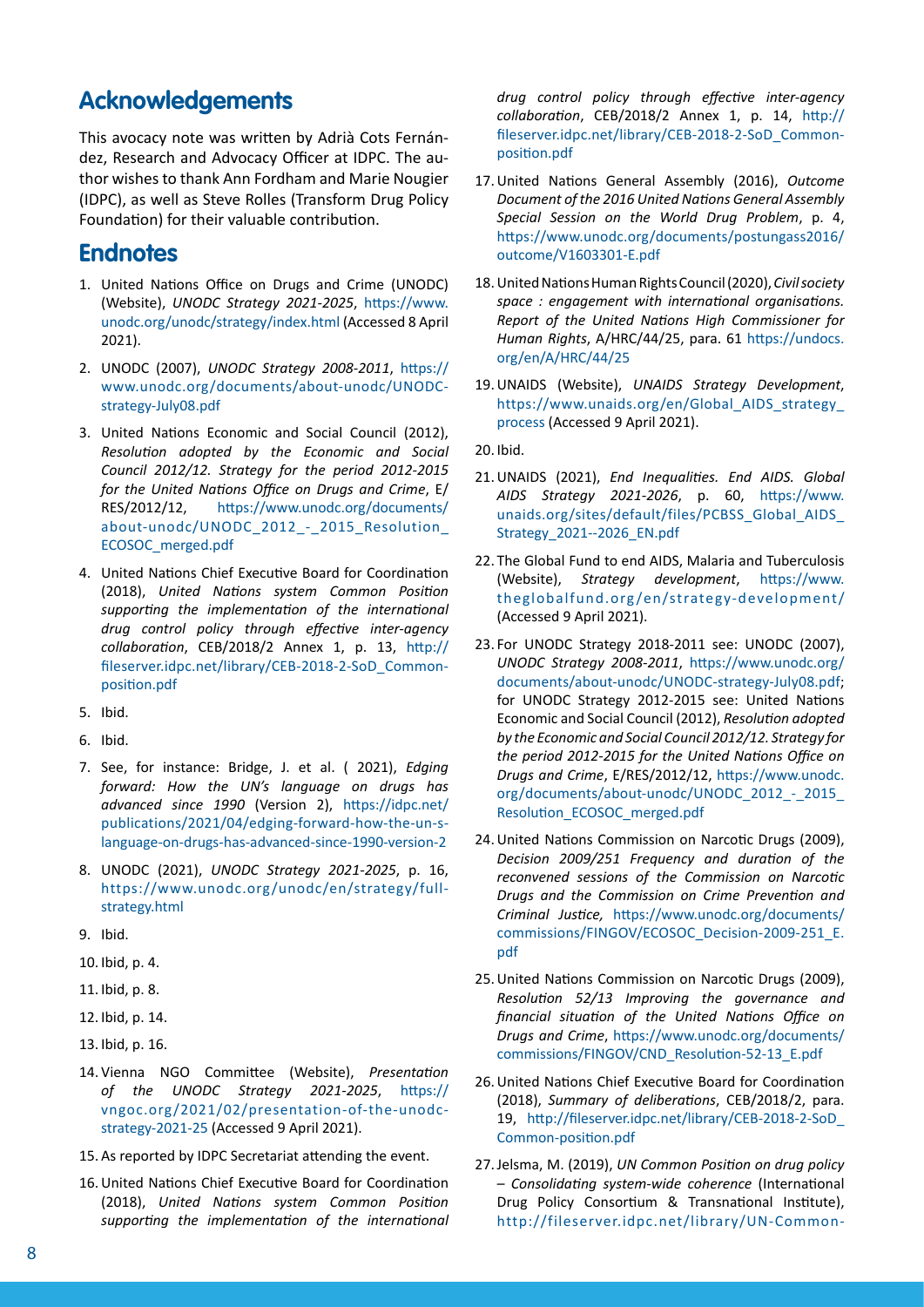#### [Position-Briefing-Paper.pdf](http://fileserver.idpc.net/library/UN-Common-Position-Briefing-Paper.pdf)

28.United Nations Chief Executive Board for Coordination (2018), *United Nations system Common Position supporting the implementation of the international drug control policy through effective inter-agency collaboration*, CEB/2018/2 Annex 1, p. 13, [http://](http://fileserver.idpc.net/library/CEB-2018-2-SoD_Common-position.pdf) [fileserver.idpc.net/library/CEB-2018-2-SoD\\_Common](http://fileserver.idpc.net/library/CEB-2018-2-SoD_Common-position.pdf)[position.pdf](http://fileserver.idpc.net/library/CEB-2018-2-SoD_Common-position.pdf)

29. Ibid.

30. Ibid, p. 1.

31. Ibid.

- 32.United Nations Chief Executive Board for Coordination (2018), *Summary of deliberations*, CEB/2018/2, para. 21, [http://fileserver.idpc.net/library/CEB-2018-2-SoD\\_](http://fileserver.idpc.net/library/CEB-2018-2-SoD_Common-position.pdf) [Common-position.pdf](http://fileserver.idpc.net/library/CEB-2018-2-SoD_Common-position.pdf)
- 33.United Nations Commission on Narcotic Drugs (2020), *Note by the Secretariat on inter-agency cooperation and coordination of efforts in addressing and countering the world drug problem*, E/CN.7/2021/CRP.3, [https://www.](https://www.unodc.org/unodc/en/commissions/CND/session/64_Session_2021/documentation.html ) [unodc.org/unodc/en/commissions/CND/session/64\\_](https://www.unodc.org/unodc/en/commissions/CND/session/64_Session_2021/documentation.html ) [Session\\_2021/documentation.html](https://www.unodc.org/unodc/en/commissions/CND/session/64_Session_2021/documentation.html )
- 34.UNODC (2021), *UNODC Strategy 2021-2025*, p. 8, [https://](https://www.unodc.org/unodc/en/strategy/full-strategy.html ) [www.unodc.org/unodc/en/strategy/full-strategy.html](https://www.unodc.org/unodc/en/strategy/full-strategy.html )
- 35. Ibid, p. 14.
- 36. Ibid.
- 37. Bridge, J. (2016), 'World Health Organisation calls for the decriminalisation of drug use', *International Drug Policy Consortium Blog*, [https://idpc.net/blog/2014/07/world](https://idpc.net/blog/2014/07/world-health-organisation-calls-for-the-decriminalisation-of-drug-use  )[health-organisation-calls-for-the-decriminalisation-of](https://idpc.net/blog/2014/07/world-health-organisation-calls-for-the-decriminalisation-of-drug-use  )[drug-use](https://idpc.net/blog/2014/07/world-health-organisation-calls-for-the-decriminalisation-of-drug-use  )
- 38.United Nations Commission on Narcotic Drugs (2018), *Resolution 61/11 Promoting non-stigmatizing attitudes to ensure the availability of, access to and delivery of health, care and social services for drug users*, [https://www.unodc.org/documents/commissions/](https://www.unodc.org/documents/commissions/CND/CND_Sessions/CND_61/CND_res2018/CND_Resolution_61_11.pdf  ) [CND/CND\\_Sessions/CND\\_61/CND\\_res2018/CND\\_](https://www.unodc.org/documents/commissions/CND/CND_Sessions/CND_61/CND_res2018/CND_Resolution_61_11.pdf  ) [Resolution\\_61\\_11.pdf](https://www.unodc.org/documents/commissions/CND/CND_Sessions/CND_61/CND_res2018/CND_Resolution_61_11.pdf  )
- 39.United Nations Secretary General (2020), International cooperation against the world drug problem, Report of the Secretary General, A/75/99, para. 22, [https://](https://digitallibrary.un.org/record/3884739?ln=en ) [digitallibrary.un.org/record/3884739?ln=en](https://digitallibrary.un.org/record/3884739?ln=en )